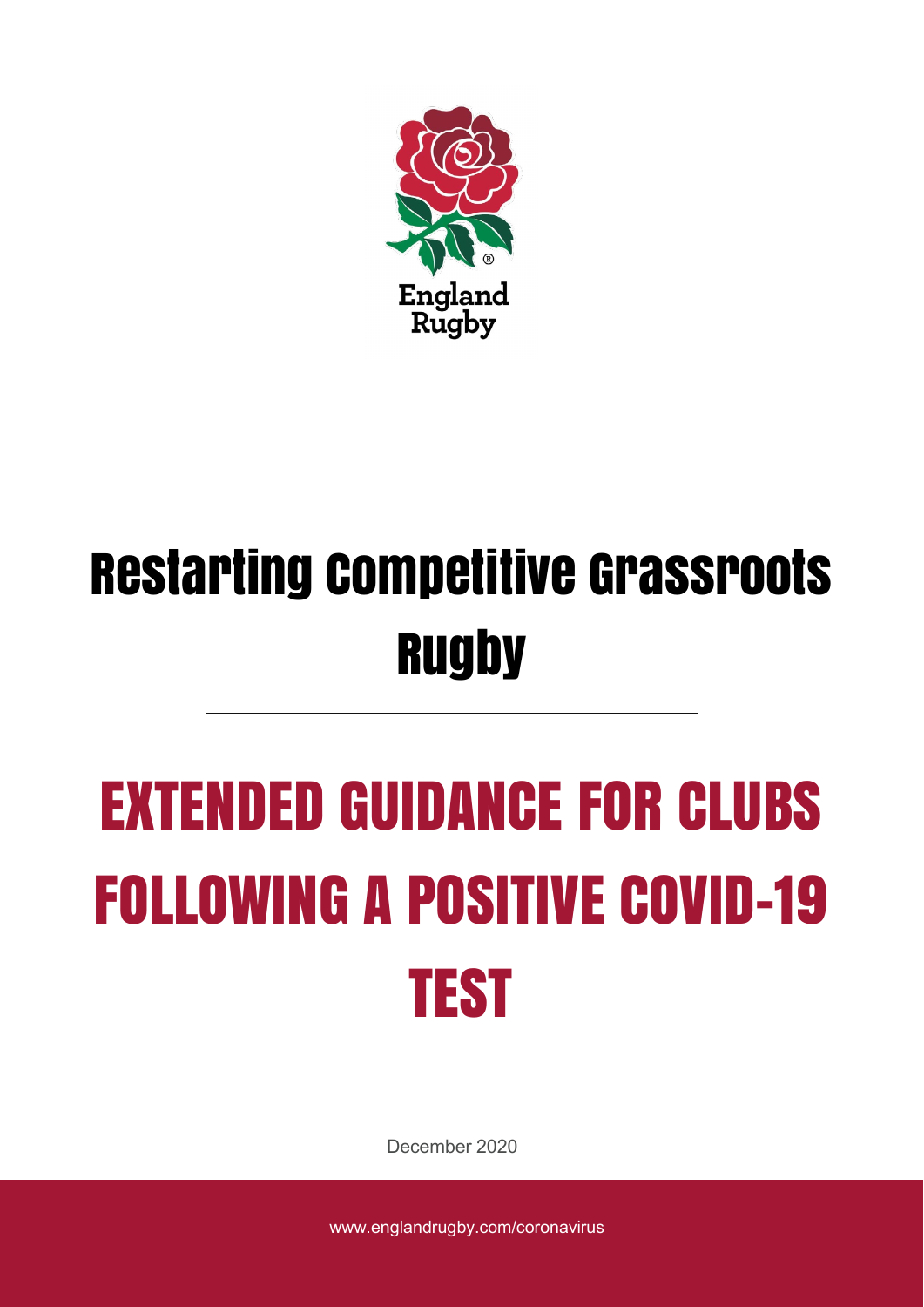## Guidance for Clubs following a Positive COVID-19 Test



*\* Close contact for players is defined by the Team Sport Risk Exposure Framework. Close contact for all other individuals (non-training/playing) is defined by the government guidelines.*

Following a positive test please visit the page for **[RFU Coronavirus Hub](https://www.englandrugby.com/participation/running-your-club/coronavirus)** to:

- report this case to the RFU via the online Coronavirus reporting form
- find guidance for clubs/players on returning to activity after having COVID-19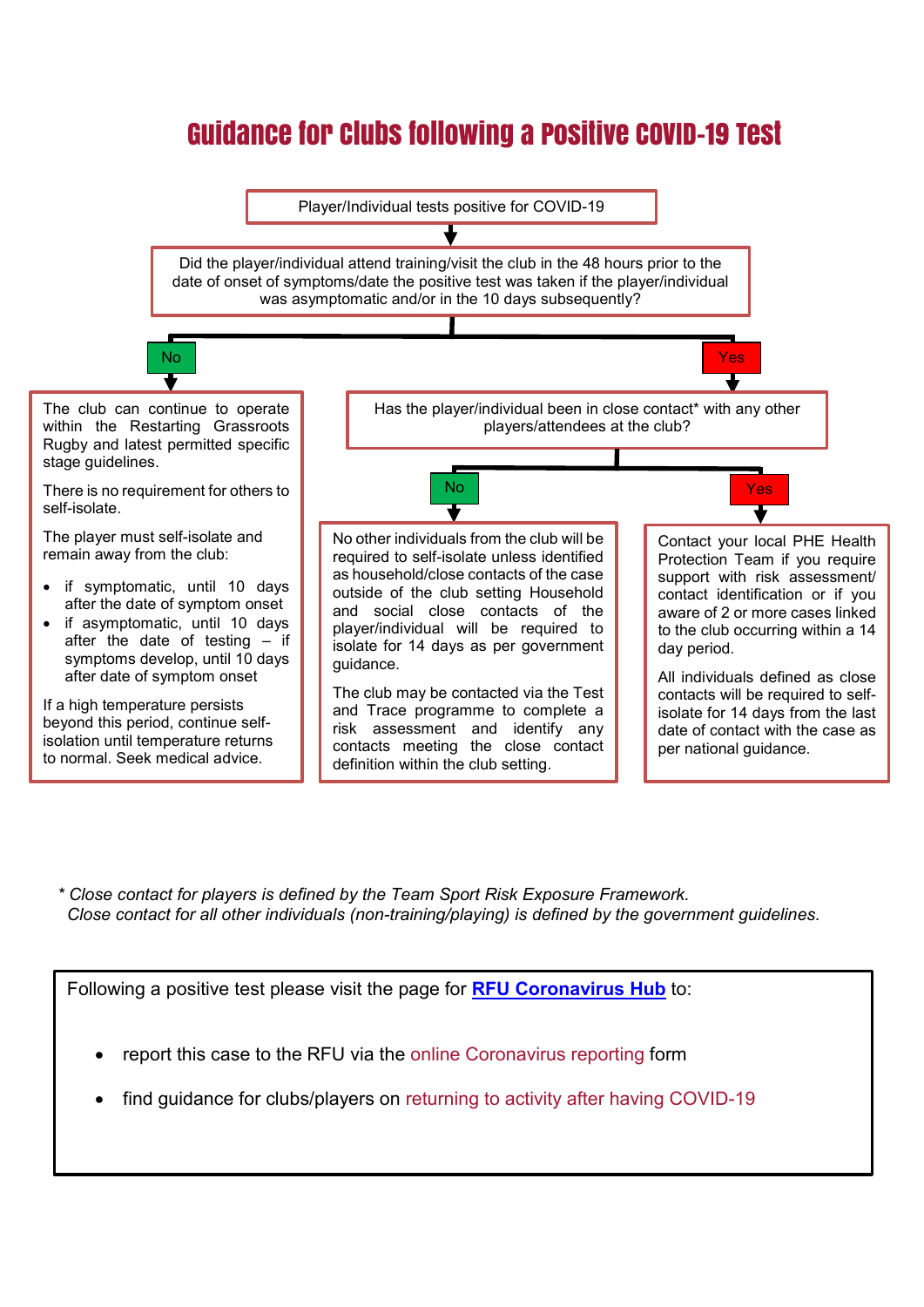### Extended Guidance following a Positive COVID-19 Test

The following guidance provides information on what actions should be taken following a positive COVID-19 case within a club. This guidance has been developed in collaboration with and endorsed by PHE.

A positive test is one confirmed via a NHS approved swab NHS PCR (polymerase chain reaction) test. For more information go to the [Government Get Coronavirus Test](http://www.gov.uk/get-coronavirus-test) page.

Government guidelines state that individuals have to self-isolate if they have been in 'close contact' with someone who is COVID-19 symptomatic.

Action by a club is required if the player/individual attended training and/or visited the club in the 48 hours prior to symptom onset or the date of a positive test, if the case is asymptomatic and/or in the 10 days subsequently. If players/individuals (who have visited the club) develop symptoms of COVID-19 they should seek testing as soon as possible. The individual and their household contacts should isolate whilst awaiting test results as per the Government current [Stay at Home Guidance.](https://www.gov.uk/government/publications/covid-19-stay-at-home-guidance/stay-at-home-guidance-for-households-with-possible-coronavirus-covid-19-infection)

#### Contact during on-pitch/training activities

For players that have participated in any rugby training and/or playing activities, the Team Sport Risk Framework should be applied:



As set out in the RFU Restarting Grassroots Rugby and different Return to Rugby stage specific guidelines, specific risk mitigation measures should be implemented across all clubs to ensure that players only undertake low and limited medium risk activities and do not therefore meet the 'close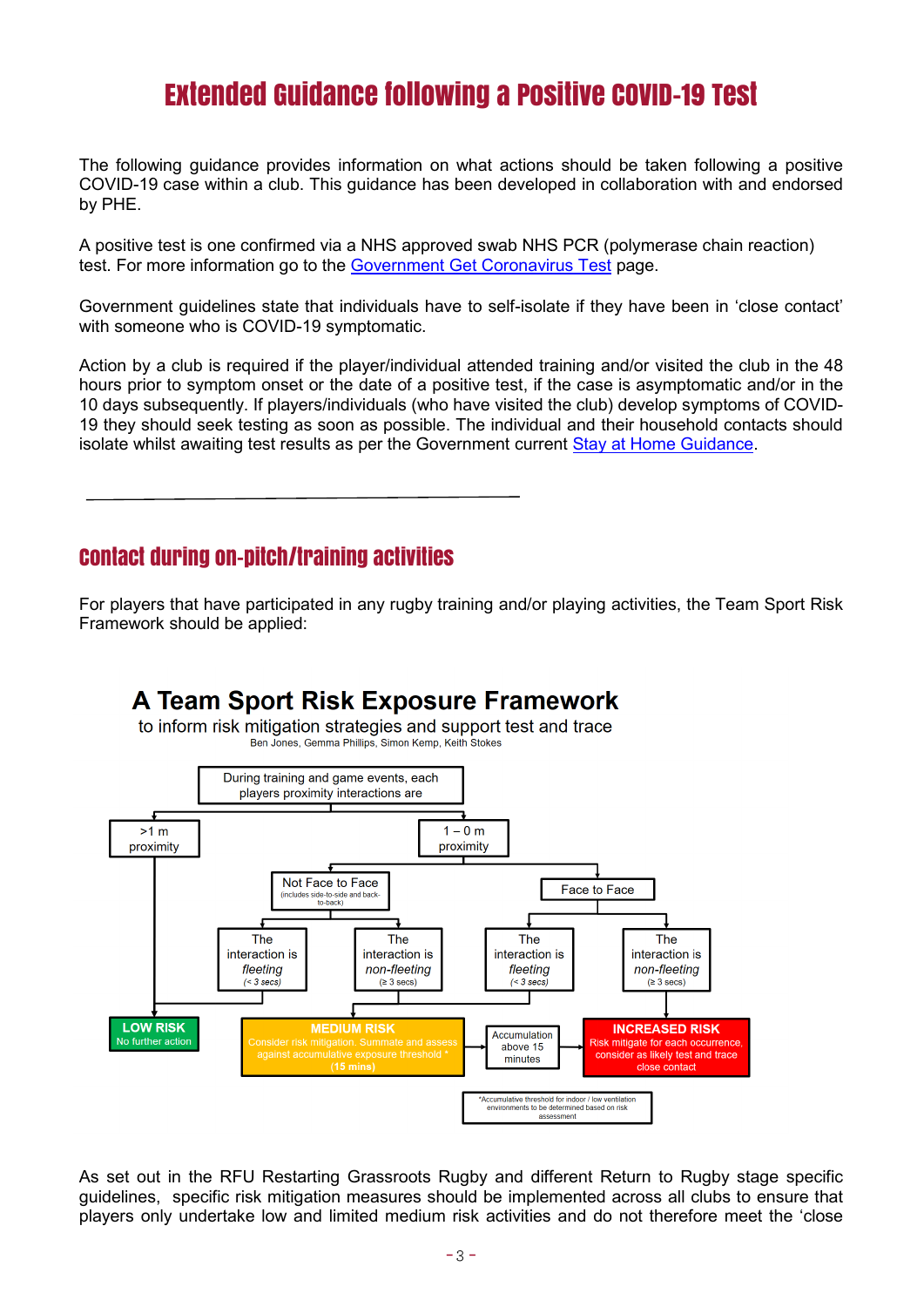contact' threshold. We do not, therefore, expect at this time that a confirmed case of COVID-19 amongst players should prompt a significant number of contacts being identified. If contacts are identified as belonging to the 'increased risk' category of exposure, the club should promptly review the implementation of the specific Return to Rugby stage guidelines within their activities.

A staged and progressive approach to returning to contact has been taken to ensure that clubs can remain operational and players remain safe and COVID-secure. Clubs and coaches should be aware that moving forward in the Return to Rugby roadmap and introducing more contact rugby activity will inevitably result in increased exposure time and/or amount of non-fleeting time. As such, players may in future be exposed to activity in the 'increased risk' zone, meaning that players may exceed the 'close contact' threshold and require contact identification and isolation as detailed above.

#### Contact during non-play/training activities

In any confirmed COVID-19 cases identified in individuals that have not played/taken part in training activities, national guidance on the definition of a contact of a case should be used. Such contacts may include volunteers, spectators, parents or other individuals associated with the club. These individuals should follow the requirement to isolate as set out in the government's [Guidance for contacts of people](https://www.gov.uk/government/publications/guidance-for-contacts-of-people-with-possible-or-confirmed-coronavirus-covid-19-infection-who-do-not-live-with-the-person/guidance-for-contacts-of-people-with-possible-or-confirmed-coronavirus-covid-19-infection-who-do-not-live-with-the-person)  [with confirmed COVID-19.](https://www.gov.uk/government/publications/guidance-for-contacts-of-people-with-possible-or-confirmed-coronavirus-covid-19-infection-who-do-not-live-with-the-person/guidance-for-contacts-of-people-with-possible-or-confirmed-coronavirus-covid-19-infection-who-do-not-live-with-the-person)

#### **What is meant by a 'contact' (general national guidance definition)**

*A 'contact' is a person who has been close to someone who has tested positive for COVID-19 anytime from 2 days before the person was symptomatic up to 10 days from onset of symptoms (this is when they are infectious to others). For example, a contact can be:*

- *people who spend significant time in the same household as a person who has tested positive for COVID-19*
- *sexual partners*
- *a person who has had face-to-face contact (within one metre), with someone who has tested positive for COVID-19, including:* 
	- *being coughed on*
	- *having a face-to-face conversation within one metre*
	- *having skin-to-skin physical contact, or*
	- *contact within one metre for one minute or longer without face-to-face contact*
- *a person who has been within 2 metres of someone who has tested positive for COVID-19 for more than 15 minutes*
- *a person who has travelled in a small vehicle with someone who has tested positive for COVID-19 or in a large vehicle or plane near someone who has tested positive for COVID-19*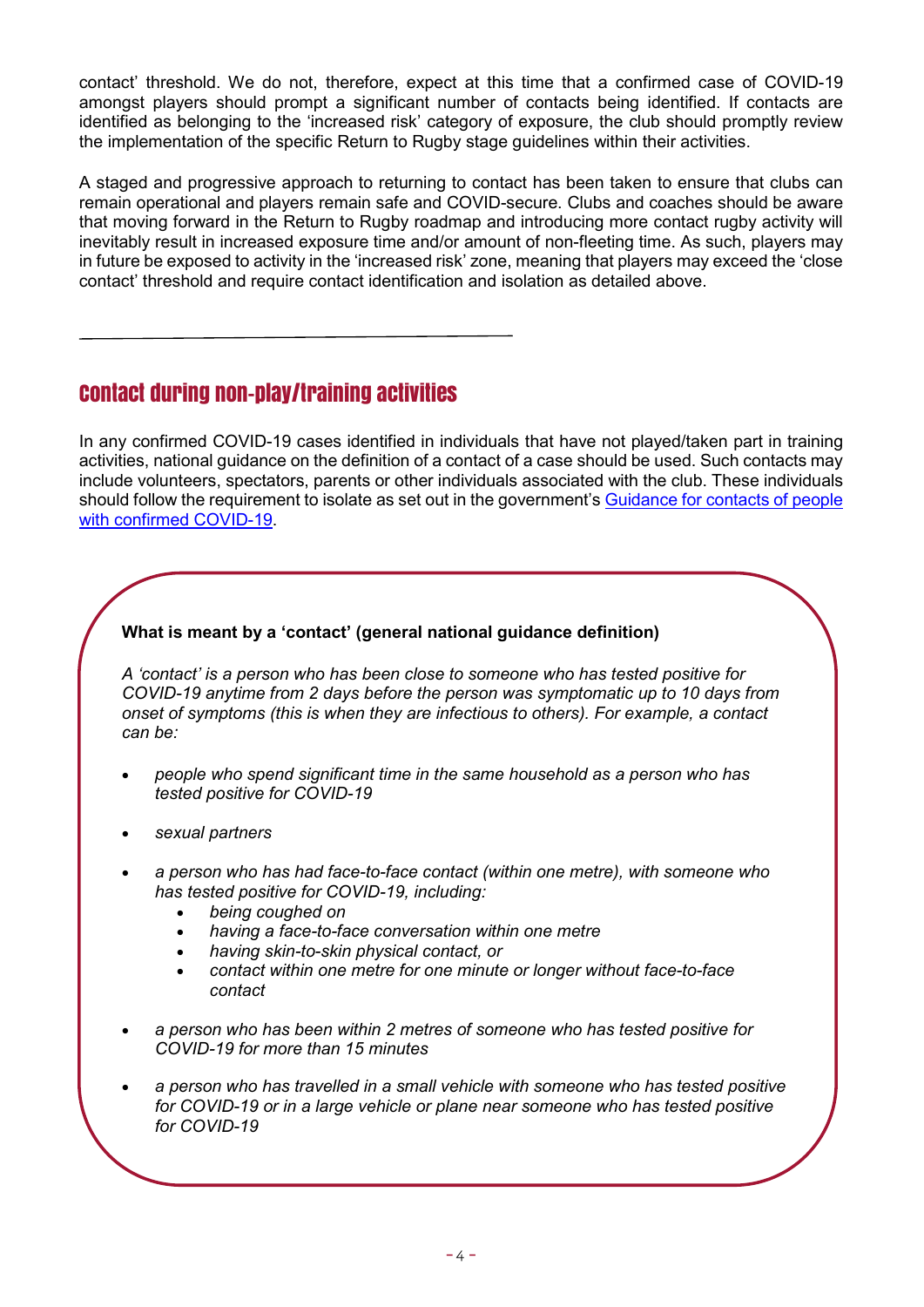**It is vitally important that training sessions and all 'off the pitch' club activities remain within the guidelines to ensure that the risk of transmission is reduced and that should there be a positive test, the need for others having to selfisolate and any potential club closure is minimised.**

#### What happens if there is a confirmed case of COVID-19 linked to the club?

If an individual receives a positive test result following testing for COVID-19, they will be contacted by NHS Test and Trace and requested to share information about their activities and close contacts just before and/or after developing symptoms/testing positive. Players/individuals who have taken part in club activities during this period should be encouraged to identify this activity on their Test and Trace record to support the contact tracing process. Further information is available on the NHS Test and [Trace webpage.](https://www.gov.uk/guidance/nhs-test-and-trace-how-it-works)

If the club is notified of a confirmed case of COVID-19 in an individual that has attended/taken part in club activities during the 48 hours prior to symptom onset/date of the positive test and/or if the individual is symptomatic and/or in the 10 days after this, the club should promptly conduct a risk assessment to identify any close contacts of the case as set out above.

Should the club have any concerns about this risk assessment or have identified contacts that meet the 'increased risk' exposure category, the club should contact their [local PHE Health Protection Team](https://www.gov.uk/health-protection-team) for advice and support.

Should the confirmed case be unable to identify all those they may have had contact with during play/training at the club, they should state this on their NHS Test and Trace record and this will be escalated through the NHS Test and Trace system who may make contact with the club directly to see if contacts may be identified. Evidence of risk assessments, training session plans and other relevant documentation may be requested as part of this review and should be ready to share with PHE.

If the club believe that the 'close contact' threshold has been exceeded, all affected individuals should self-isolate immediately as a precaution until further advice is sought from PHE. In such circumstances, the club should also carry out a prompt review of their training/other activities to ensure all future rugby activity is appropriate and within the relevant RFU Return to Rugby stage guidelines.

Following a positive testing there is no requirement for mass testing within the club. It should be remembered that if someone has been identified as a contact of a confirmed case of COVID-19, a negative test result does not remove the requirement to complete the period of isolation as set out in the [national guidance for contacts of people with confirmed COVID-19.](https://www.gov.uk/government/publications/guidance-for-contacts-of-people-with-possible-or-confirmed-coronavirus-covid-19-infection-who-do-not-live-with-the-person/guidance-for-contacts-of-people-with-possible-or-confirmed-coronavirus-covid-19-infection-who-do-not-live-with-the-person)

The RFU requests that all positive cases are reported, via the online Coronavirus reporting form on the [RFU Coronavirus Hub.](https://www.englandrugby.com/participation/running-your-club/coronavirus) This is to allow the RFU to monitor the number of confirmed positive Covid-19 cases occurring in clubs and provide support where appropriate.

The importance of following the RFU's Restarting Grassroots Rugby and stage specific guidelines, should not be under estimated. If, following a positive test and completion of the risk assessment, the 'close contact' threshold hasn't been met then provided the positive test player/individual follows the appropriate national guidance, including isolation requirements and the club follow all other guidelines; other individuals will not be required to self-isolate and the club can continue to train and operate in line with current RFU guidelines.

To ensure clubs are prepared to deal with a positive case effectively, reduce the risk of transmission and reduce the need for others having to self-isolate, it is important that the following is in place within all clubs: